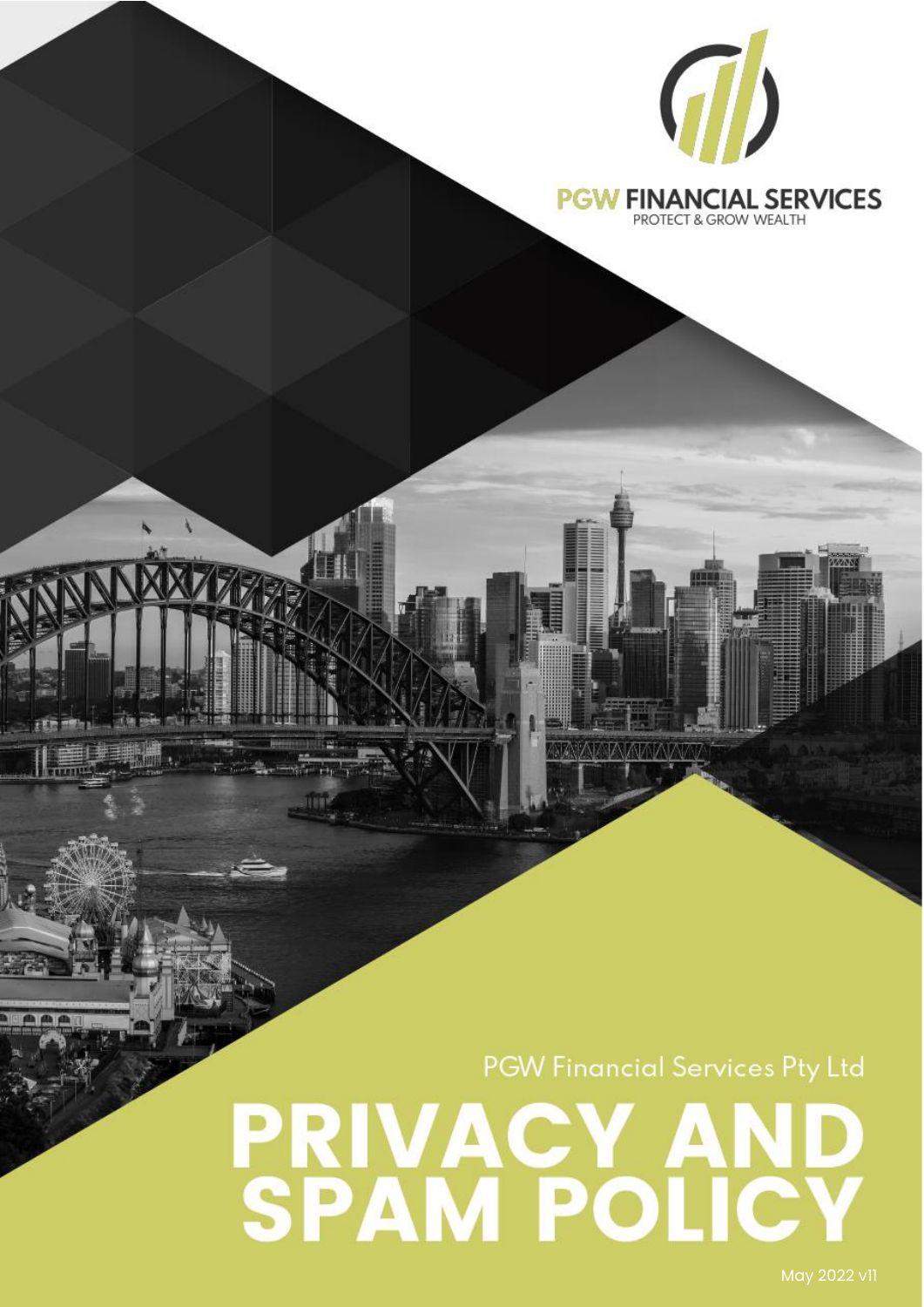

## **OUR COMMITMENT**

PGW Financial Services Pty Ltd is committed to providing you with the highest levels of client service. We recognize that your privacy is very important to you. The Privacy Amendment (Enhancing Privacy Protection) Act sets out a number of Australian Privacy Principles (APPs). Our aim is to both support and ensure that we comply with these principles. Further information on privacy in Australia may be obtained by visiting the website of the Office of the Australian Information Commissioner at [www.oaic.gov.au.](http://www.oaic.gov.au/)

PGW Financial Services Pty Ltd believes that this Privacy Policy discloses how the personal information you provide to us and our representatives, is collected, used, held, disclosed and disseminated.

PGW Financial Services Pty Ltd is required to meet particular legislative and regulatory requirements. In order to provide comprehensive financial planning advice to you, we are required to collect certain personal information from you for the purposes of:

- Providing you with the relevant product or service.
- Managing and administering the product or service.
- Protecting against fraud.

We encourage you to check our website regularly for any updates to our Privacy Policy.

## **YOUR PERSONAL INFORMATION**

As a financial services organisation, we are subject to certain legislative and regulatory requirements which necessitate us to obtain personal information about you, including s961B of the Corporations Act. Detailed below is some of the information you are required to provide:

- Your name, date of birth, tax file number, current addresses, telephone/mobile/fax numbers, e-mail address
- Information regarding your dependents and family commitments
- Your occupation, employment history, details family commitments, social security eligibility, health information or other information the organisation considers necessary
- Your financial needs and objectives
- Your assets and liabilities (current and future), income, expenses
- Your superannuation and insurance details
- Your social security entitlements
- Your risk profile details

#### **HOW WE COLLECT PERSONAL INFORMATION**

PGW Financial Services Pty Ltd collects personal information in a number of ways, including:

- Directly from you, when you attend a face-to face interview.
- Directly from you, when you provide information through a data collection form.
- Directly from you, when you provide information by phone.
- Directly from you via an email or the internet.
- Directly from fund managers, superannuation funds, life insurance companies and other product issuers once authorisation has been provided by you. You have a right to refuse us authorisation to collect information from a third party.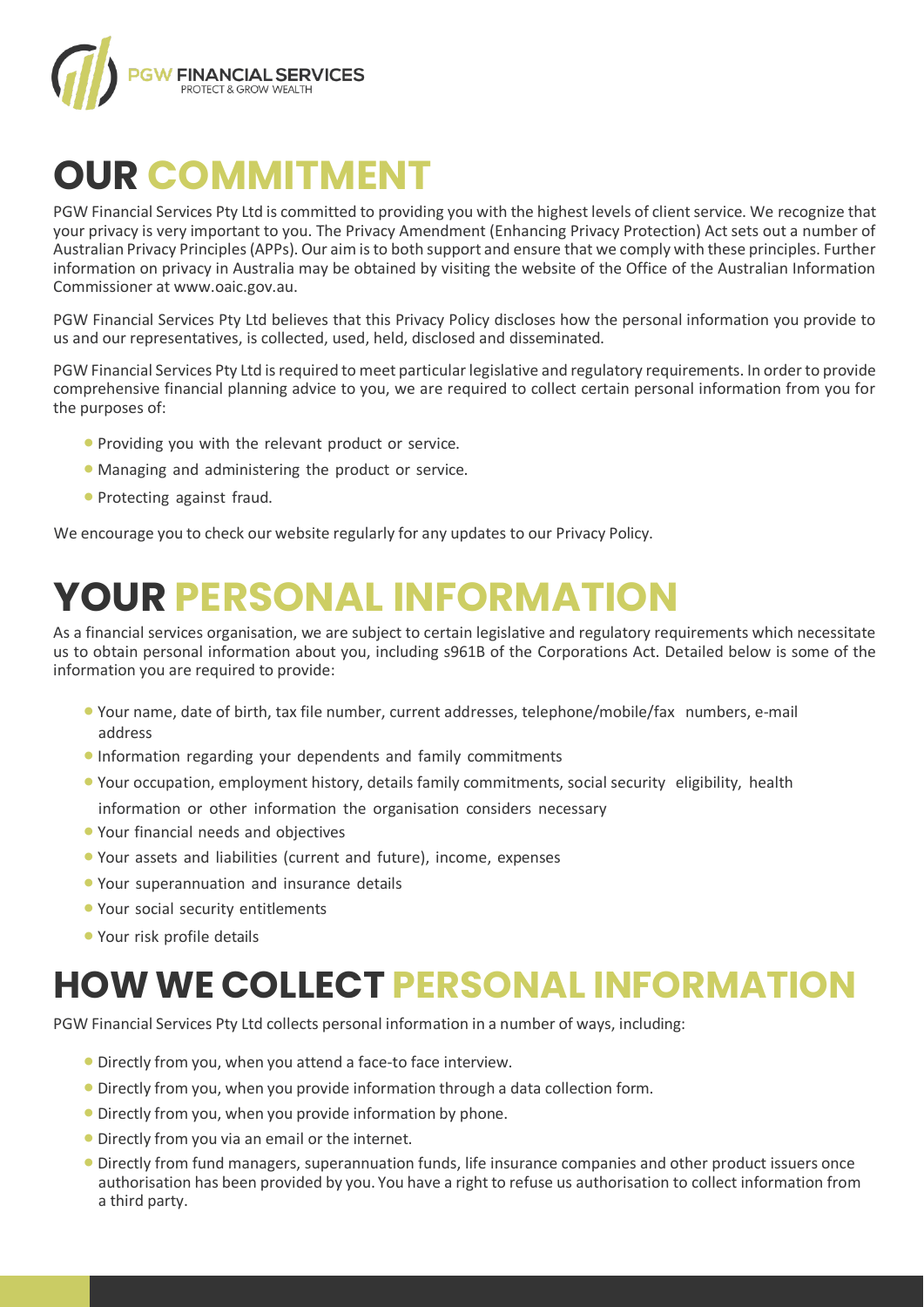

#### **HOW WE USE YOUR PERSONAL INFORMATION**

The information in this document details how we comply with the Privacy Act, including:

- What is the purpose?
- Who is my information disclosed to?
- What law requires collection?
- What are the consequences?

Primarily, your personal information is used in order to provide comprehensive and/or limited financial planning services to you. We may also use the information that is related to the primary purpose, and it is reasonable for you to expect the information to be disclosed.

From time to time we may provide you with direct marketing material. This will include articles and newsletters that may be of interest to you. If, at any time, youdo not wish to receive thisinformation any further, you may contact us with this request. We will endeavor to meet your request within two weeks. We maintain a registerfor those individuals not wanting direct marketing material.

If you provide inaccurate or incomplete information, we may not be able to provide you with the products or services you are seeking.

#### **WHENWE DISCLOSE YOUR PERSONAL INFORMATION**

In line with modern business practices common to many financial institutions, and to meet your specific needs, we may disclose your personal information to the organisations described below.

The Corporation's Act has provided the Australian Securities and Investments Commission with the authority to inspect certain personal information that is kept on our files about you.

We collect information about you for the purpose of reporting to AUSTRAC under the Anti-Money Laundering and Counter-Terrorism Financing Act 2006.

For the purposes set out above, we may disclose your personal information to organisations outside PGW

Financial Services Pty Ltd. The organisations to which we disclose information may include:

- Superannuation fund trustees, insurance providers, fund managers and other product providers in order to manage or administer your product or service.
- Compliance consultants to ensure that our representatives are meeting our compliance standards.
- Paraplanning contractors or temporary staff to handle workloads during peak periods.
- Your professional advisers, including your solicitor or accountant as authorised by you.
- **•** Information technology service providers to maintain, review and develop our business systems, procedures and infrastructure including testing or upgrading our computer systems.
- Government and regulatory authorities and other organizations, as required or authorised by law, for example, to government or regulatory bodies for the purposes related to public health or safety, the prevention or detection of unlawful activities or to protect public revenue.
- Another authorised representative of PGW Financial Services Pty Ltd if necessary.
- A potential purchaser/organization involved in the proposed sale of our business for the purpose of due diligence, corporate re-organisation and transfer or all or part of the assets of our business.
- Product planning and development advisers.
- Where you have given your consent including your legal advisers.
- A new owner of our business that will require the transfer of your personal information.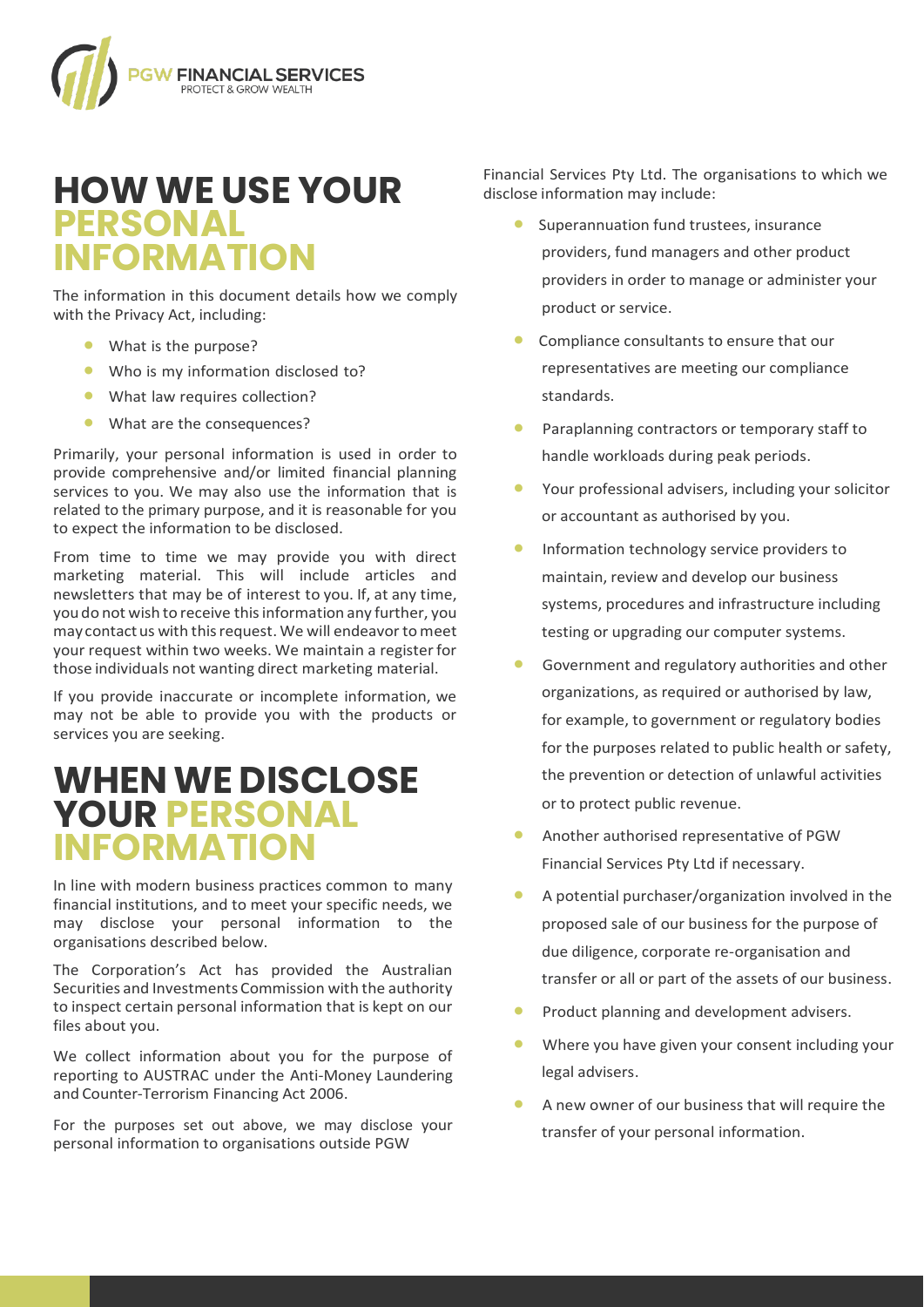

In addition, our employees and the out- sourcing companies/contractors are obliged to respect the confidentiality of any personal information held by PGW Financial Services Pty Ltd.

PGW Financial Services Pty Ltd takes its obligations to protect your information seriously. This includes when we operate throughout Australia and overseas. As part of our operations, some uses and disclosures of your information may occur outside your State or Territory and/or outside of Australia. In some circumstances we may need to obtain your consent before this occurs.

Some of the recipients to whom PGW Financial Services Pty Ltd discloses your personal information to may be based overseas. It is not practicable to list every country in which such recipients are located. If this occurs, we will obtain your specific consent before such information is sent overseas.

In the event that PGW Financial Services Pty Ltd propose to sell the business, we may disclose your personal information to potential purchasers for the purpose of them conducting due diligence investigations. Disclosure will be made in confidence, and it will be a condition of that disclosure that no personal information will be used or disclosed by them.

#### **ENSURE YOUR PERSONAL INFORMATIONIS CORRECT**

PGW Financial Services Pty Ltd takes all reasonable precautions to ensure that the personal information we collect, use, and disclose is accurate, complete and up to date. To ensure we can maintain this level of accuracy and completeness, we recommend that you:

- Inform us of any errors in your personal information as soon as possible.
- Update us with any changes to your
- personal information as soon as possible.

#### **HOW WE STORE AND SECURE YOUR PERSONAL INFORMATION**

We keep your personal information in your client file. These files are accessible to authorised personnel only and are appropriately secured out of business hours.

Your personal information may also be held on our computer database. All computer-based information is protected through the use of access passwords. Data is backed up regularly and stored securely off site. Other measures taken are:

- Confidentiality requirements for our employees.
- Security measures for systems access.
- Providing a discreet environment for confidential discussions.

Personal information will be treated as confidential information and sensitive information will be treated as highly confidential.

It is a legislative requirement that we keep all personal information and records for a period of seven years. Should you cease to be a client of ours, we will maintain your personal information on or off site in a secure manner for seven years. After seven years, the information will be destroyed.

#### **ACCESS TO YOUR PERSONAL INFORMATION**

You have a right to access your personal information, subject to certain exceptions allowed by law. We ask that you provide your request for access in writing (for security reasons), and we will provide you with access to that personal information. Access to the requested personal information may include:

- **•** Providing you with copies.
- Providing you with the opportunity for inspection.
- Providing you with a summary.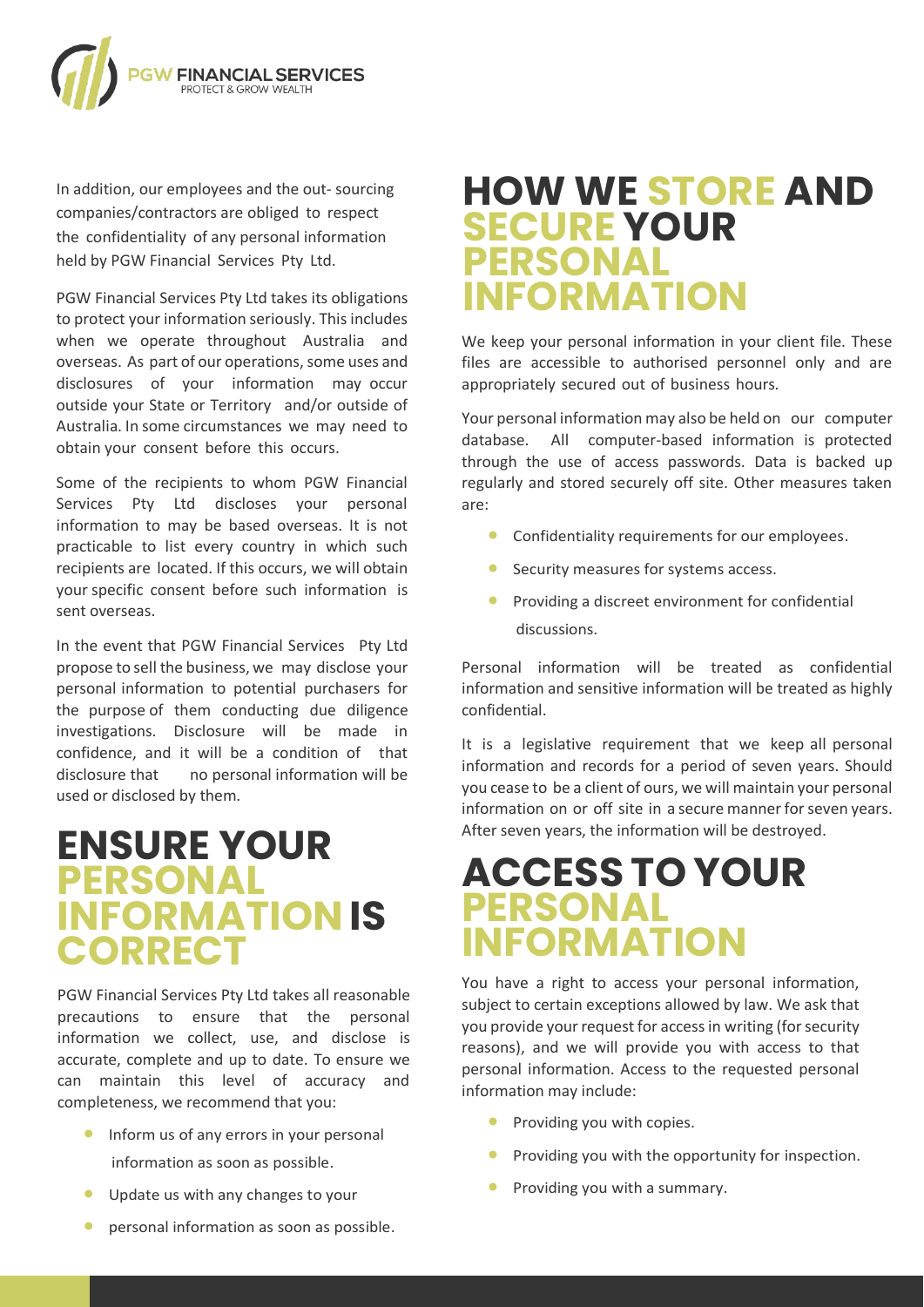

If charges are applicable in providing access to you, we will disclose these charges to you prior to providing you with the information.

Some exceptions exist where we will not provide you with access to your personal information if:

- Providing access would pose a serious threat to the life or health of a person.
- Providing access would have an unreasonable impact on the privacy of others.
- The request for access is frivolous or vexatious.
- The information is related to existing or anticipated legal proceedings between us and would not be discoverable in those proceedings.
- Providing access would reveal our intentions in relation to negotiations with you in such a way as to prejudice those negotiations.
- Providing access would be unlawful.
- Denying access is required or authorised by or under law.
- Providing access would be likely to prejudice certain operations by or on behalf of an enforcement body, or an enforcement body requests that access not be provided on the grounds of national security.

Should we refuse you access to your personal information, we will provide you with a written explanation for that refusal.

#### **USING GOVERNMENT IDENTIFIERS**

Although in certain circumstances we are required to collect government identifiers such as your Tax File Number, Medicare Number or Pension Card Number, we do not use or disclose this information other than when required or authorised by law, or unless you have voluntarily consented to disclose this information to any third party.

## **NOTIFIABLEDATA BREACH SCHEME**

We may be required to make mandatory disclosures of any data breach we experience in accordance with the Notifiable Data Breach Scheme (Australia) established by the Privacy Amendment (Notifiable Data Breaches) Act 2017 (Cth). If we are required to make a mandatory disclosure under the data breach act and that data breach relates to your information, we will notify you as soon as practicable in the manner required by the Scheme.

#### **DEALING WITH US ANONYMOUSLY**

You can deal with PGW Financial Services Pty Ltd anonymously or by using a pseudonym where it is lawful and practicable to do so.

For example, if you telephone requesting our postal address.

#### **YOURSENSITIVE INFORMATION**

Without your consent, we will not collect information about you that reveals your racial or ethnic origin, political opinions, religious or philosophical beliefs or affiliations, membership of professional or trade association, membership of a trade union, details of health, disability, sexual orientation, or criminal record.

This is subject to some exceptions including:

- When the collection is required by law.
- When the information is necessary for the establishment, exercise or defense of a legal claim.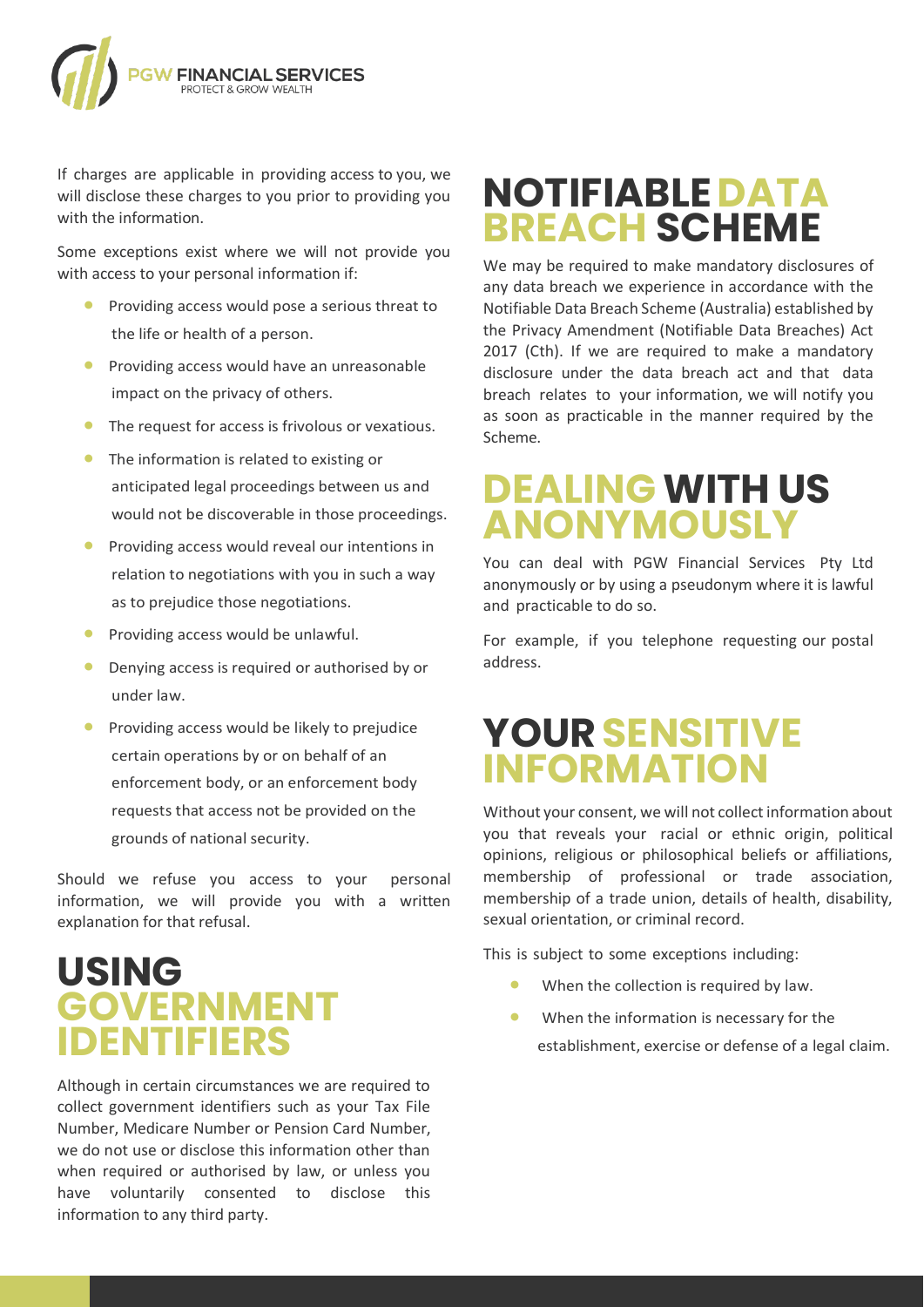

#### **COMPLYWITHTHE AGESENSITIVE CONTENTOF COMMERCIAL COMMUNICATION**

Where the content of a commercial communication seeks to promote or inspire interaction with a product, service or event that is age sensitive, PGW Financial Services Pty Ltd will take reasonable steps to ensure that such content is sent to recipients who are legally entitled to use or participate in the product service or event.

## **OUR WEBSITES**

PGW Financial Services Pty Ltd website provides links to third-party websites. The use of your information by these third-party sites is not within the control of PGW Financial Services Pty Ltd and we cannot accept responsibility for the conduct of these organisations.

Other websites are not subject to our privacy standards, policies and procedures. You will need to contact or review those websites directly to ascertain their privacy stands, policies and procedures.

You may register with us to receive newsletters and other information. By doing so, your name and email address will be collected and stored on our database. We take care to ensure that the personal information you give us on our website is protected. For example, our website has electronic security systems in place, including the use of firewalls and data encryption.

If you do not wish to receive any further information from us, or you wish to update your registration details, please email your request to us. We will endeavor to meet your request within five working days.

Our website utilizes cookies to provide you with a better user experience. Cookies also allow us to identify your browser while you are using our site  $$ they do not identify you. If you do not wish to receive cookies, you can instruct your web browser to refuse them.

## **SPAM ACT**

Spam is a generic term used to describe electronic 'junk mail'- unwanted messages sent to a person's email account or mobile phone. In Australia, spam is defined as 'unsolicited commercial electronic messages'. subject to our privacy of the

PGW don't usually collect unsolicited personal information. Where PGW receive unsolicited personal information, PGW will determine whether or not it missimation, i.e.d. in accommissible to collect that personal information if it had been solicited. If PGW determine that collection would not have been permissible, to the extent permitted by law, PGW will destroy or deidentify that personal information as soon as practicable.'

'Electronic messaging' covers emails, instant messaging, SMS, and other mobile phone messaging, messaging, only and other messaging prioris incessiging, by telephone.<br>by telephone. messaging' care to ensure the theorem

PGW Financial Services Pty Ltd complies with the provisions of the Spam Act when sending commercial electronic messages.

Equally importantly, PGW Financial Services Pty Ltd makes sure that our practices are in accordance with the Australian Privacy Principles in all activities where they deal with personal information. Personal information includes our clients' contact details.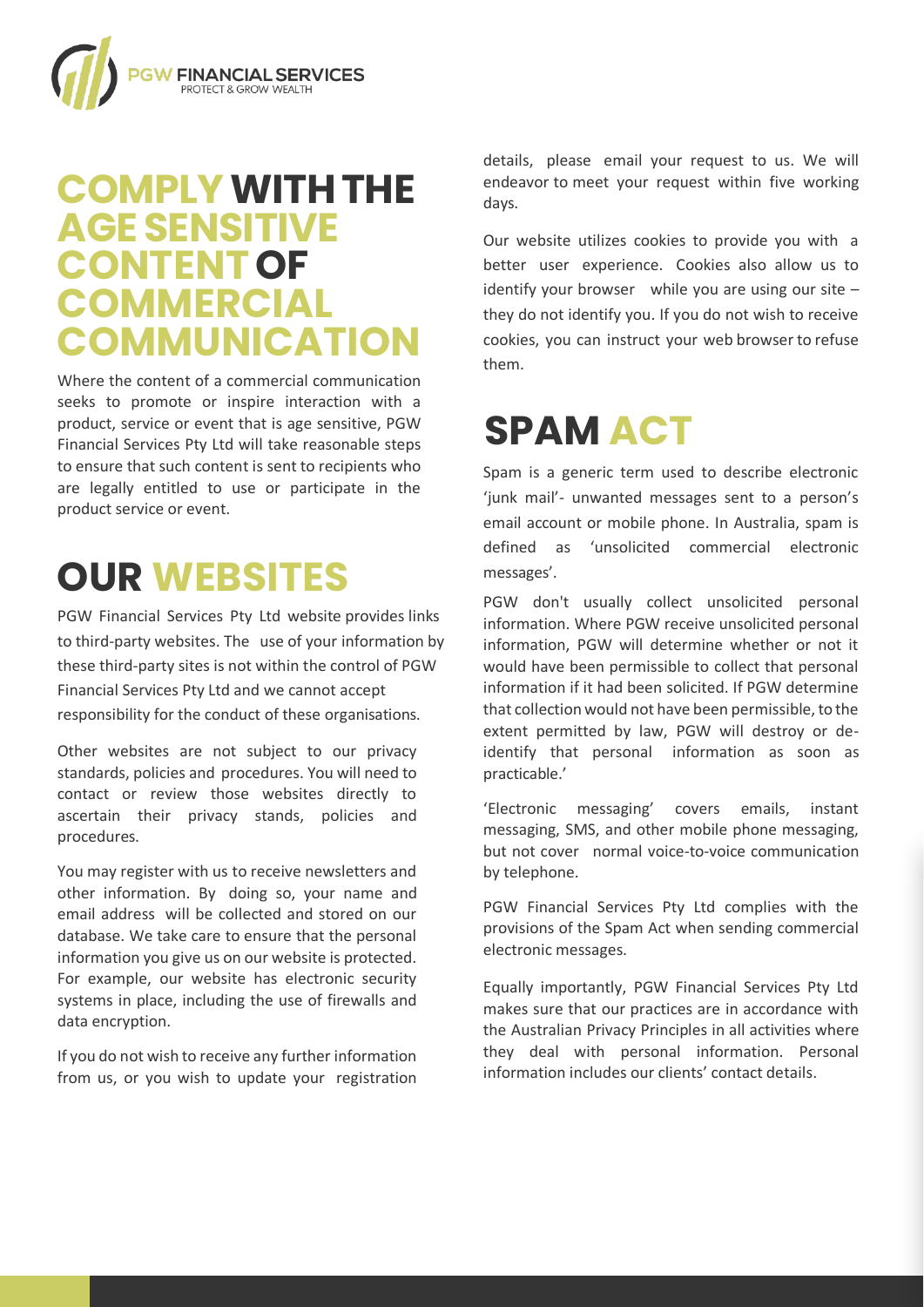

#### **INTERNAL PROCEDURE FOR DEALING WITH COMPLAINTS**

The three key steps PGW Financial Services Pty Ltd follow:

- Consent Only commercial electronic messages are sent with the addressee's consent, either express or inferred con- sent.
- Identify Electronic messages will include clear and accurate information about the person and the PGW Financial Services Pty Ltd representative that is responsible for sending the commercial electronic message.
- Unsubscribe We ensure that a functional unsubscribe facility is included in all our commercial electronic messages, and deal with 'unsubscribe requests' promptly.

## **CONSENTTOSUCH COMMUNICATIONS**

Commercial messages will only be sent to you when you have given consent. This may be express consent  $-$  a direct indication that it is okay to send the message, or messages of that nature or inferred consent based on our business or other relationship with you and your conduct.

## **COMPLYWITHTHE LAW REGARDING VIRAL MESSAGES**

PGW Financial Services Pty Ltd ensures that commercial communications that include a forwarding facility contain a clear recommendation that the recipient should only forward the commercial communication to persons with whom they have a relationship, where that relationship means that person could be said to have consented to receiving commercial communications.